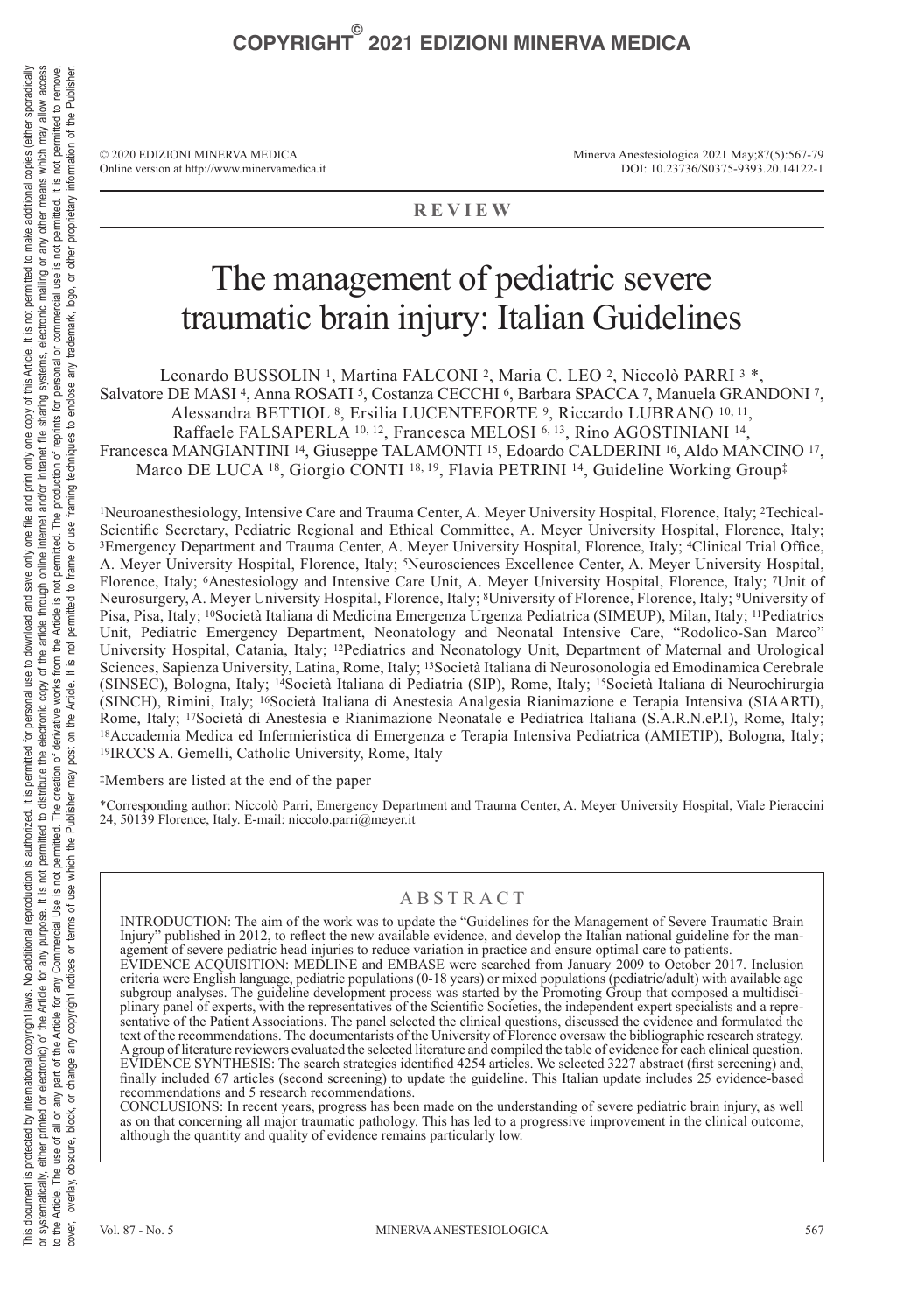(*Cite this article as*: Bussolin L, Falconi M, Leo MC, Parri N, De Masi S, Rosati A, *et al*.; Guideline Working Group. The management of pediatric severe traumatic brain injury: Italian Guidelines. Minerva Anestesiol 2021;87:567-79. DOI: 10.23736/S0375-9393.20.14122-1)

KEY WORDS: Brain injuries, traumatic; Glasgow Coma Scale; Pediatrics; Guideline.

### **Introduction**

Traumatic brain injury (TBI) is the leading cause of death and disability in children and the most frequent traumatic disease in pediatric population.

TBI is classified in three categories of severity based on the Glasgow Coma Scale (GCS): mild (GCS, 14-15), moderate (GCS 9-13) and severe  $(GCS \leq 8).1$ 

The rate of TBI identified on Computed Tomography (CT) is 5% for children with mild injuries, 27% for those with moderate injuries, and 65% for those with severe injuries.1, 2

A wide number of publications, guidelines and clinical prediction rules were published to aid physicians to manage mild head injuries.

In 2004 the S.A.R.N.eP.I (Società di Anestesia e Rianimazione Neonatale e Pediatrica Italiana [Italian Society of Neonatal and Pediatric Anesthesia and Intensive Care], Rome, Italy) published the Italian Guideline on the management of severe TBI. After this publication, many articles on the same topic were issued including the guidelines for the acute medical management of severe traumatic brain injury in infants, children, and adolescents.3

Evidence-based medicine is playing an increasing role in the direction of medical practice. A management decision based on solid evidence that allows to understand not only the evidence supporting various therapeutic options but also the rigor of the evidence should offer the highest degree of confidence that the correct choice has been made. For this reason, we decided to update the clinical practice guideline on the management of severe TBI in children to reflect the new available evidence and develop the Italian national guideline for the management of severe pediatric head injuries to ensure the optimal care to patients. The present guideline is an attempt to assist physicians in the management of children younger than 18 years of age after a severe head injury. This guideline addresses key issues relating to the management of severe TBI in pediatric patients (age<18 years) with a Glasgow Coma Scale score of 3-8. The guidelines on severe pediatric brain injury proposed by our group results as an update to the "Guidelines for the Management of Severe Traumatic Brain Injury" published in 2012.3

This document should not be considered as a stand-alone tool of guidance in the management of pediatric severe head injury. Moreover, the assessment and management of cervical spine injuries that may be associated with head trauma will not be specifically addressed in this document. Finally, this document should not only be used as a roadmap to improve treatment, but also as a template from which to generate high quality research for future use.

#### **Evidence acquisition**

#### **Development process**

The guideline development process was started by the Promoting Group (PG) including the SARNePI and SIAARTI (Società Italiana di Anestesia Analgesia Rianimazione e Terapia Intensiva [Italian Society of Anesthesia, Analgesia and Intensive Care], Rome, Italy) Societies and by the Meyer Children's University Hospital of Florence. The PG composed a multidisciplinary panel of experts (PoE), with the representatives of the Scientific Societies, the independent expert specialists and a representative of the Patient Associations. The PG in agreement with the PoE has addressed the work towards an update of the previous "Guidelines for the acute medical management of severe traumatic brain injury in infant, children and adolescent, second edition (2012)."3

The PoE selected the clinical questions, discussed the evidence and formulated the text of the recommendations. The documentarists of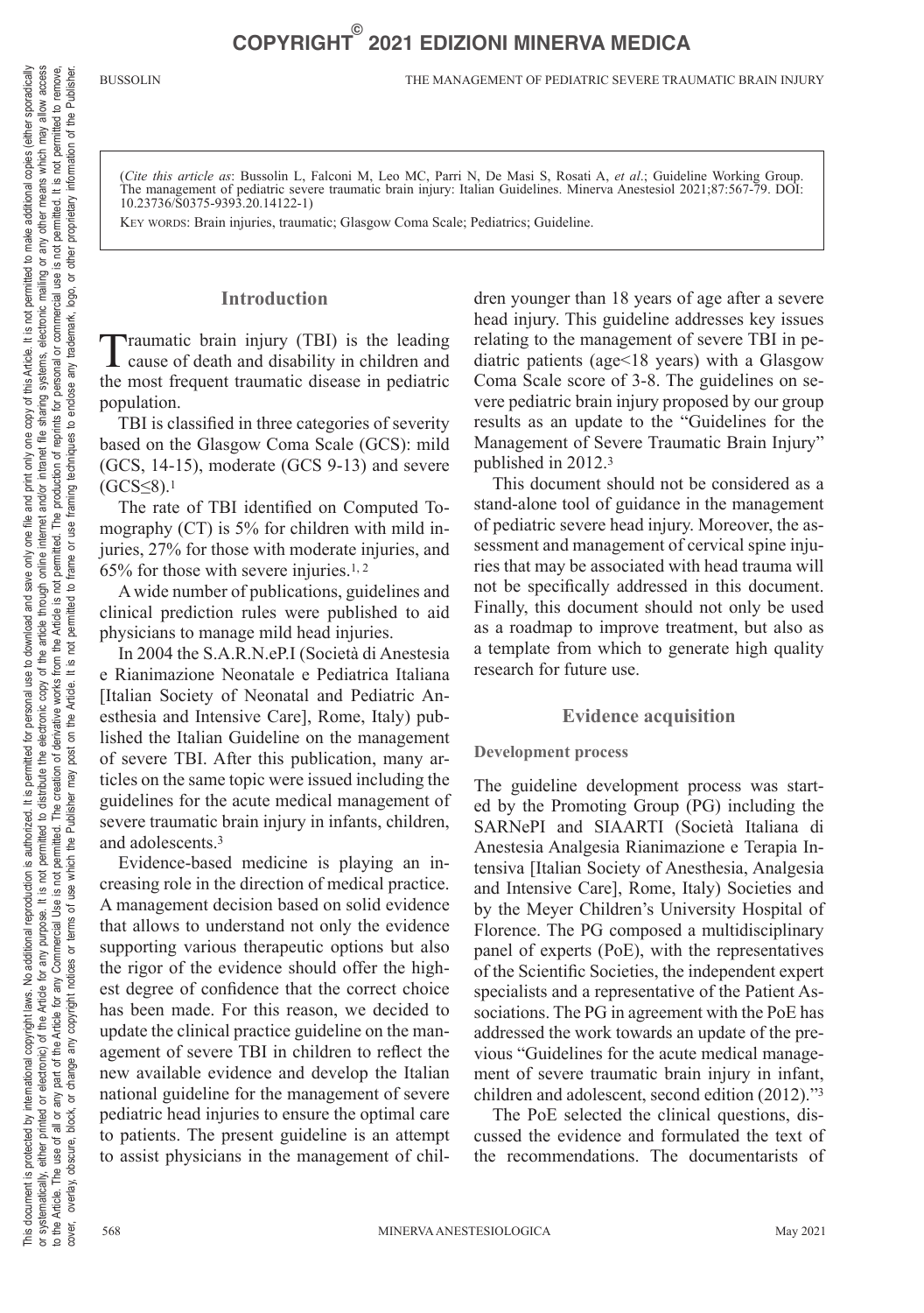the University of Florence oversaw the bibliographic research strategy. A group of literature reviewers composed of anesthesiologists, neurologists, neurosurgeons, pharmacists, biologists and epidemiologists evaluated the selected literature and compiled the table of evidence (ToE) for each clinical question. The scientific secretariat oversaw the organization, management of work groups, programming, and supervision.

### **Search strategy**

The research strategies adopted in the original guidelines3 have been replicated, on the EM-BASE and MEDLINE databases. The literature review aimed at identifying the evidence base for the guideline update, was searched for the period between 01 January 2009 and 31 October 2017, with the following fixed key words: (craniocerebral trauma[MeSH Terms] OR head injur\* OR brain injur\*).

Specific search strategies combined with fixed term were run for each question.

### **Study selection**

The list of generated titles and abstracts generated was screened for the assessment of relevance. A second screening was performed on the full text of the selected articles. The included studies were assessed with the tools used in the original guideline and summarized in a ToE.

Papers were selected among systematic reviews or meta-analysis, randomized controlled trials, observational studies (cohort and casecontrol). Narrative reviews or editorial and letters to the editors were excluded (Supplementary Digital Material 1: Supplementary Table I).

We selected studies published in English, conducted on pediatric populations (0-18 years) or on mixed populations (pediatric/adult) with available age subgroup analyzes.

Results were supplemented with literature identified from reference lists or recommended by peers.

### **Quality assessment and grading system**

The quality assessment of each study was assigned considering the design and the possible presence of bias.

We classified as evidence class I the RCTs (Randomized control trials) of good quality with adequate randomization, allocation concealment, blindness, ITT (Intention to treat) analysis, and lost to follow-up.

Class II was assigned to RCT of moderate / poor quality, or to good quality cohort or casecontrol studies. Class III, finally, concerns observational studies of poor quality, and case-series.

The overall quality of the evidence was assessed using the Grading of Recommendations Assessment, Development and Evaluation (GRADE) method,4 also adopted by the original guideline.3 The method assesses, for each selected outcome, the quality of evidence, the inconsistency among different studies, the indirectness and the imprecision.

The recommendations provided by the original document3 have therefore been updated considering: 1) the quality and quantity of the evidence already available for each clinical question; 2) the quality and amount of the evidence selected by the update work; and 3) the opinion of the PoE.

The grading of the recommendations was expressed through the wording. The term "must" expresses a conviction greater than that expressed by the term "should be," which in turn expresses a conviction greater than that expressed by the term "can be" and the choice between the three terms is a direct function of the overall quality of the evidence and opinion of the PoE.

The weight given to the opinion of the PoE was inversely proportional to the quality and amount of available evidence.

### **Evidence synthesis**

The search strategies identified 4254 articles. We selected 3227 abstract (first screening) and, finally included 67 articles (second screening) to update the guideline (Figure 1).

### **Included studies**

This Italian Guidelines includes 25 evidencebased recommendations and five research recommendations. Recommendations on Hyperventilation (question 10) and Steroids (question 11) do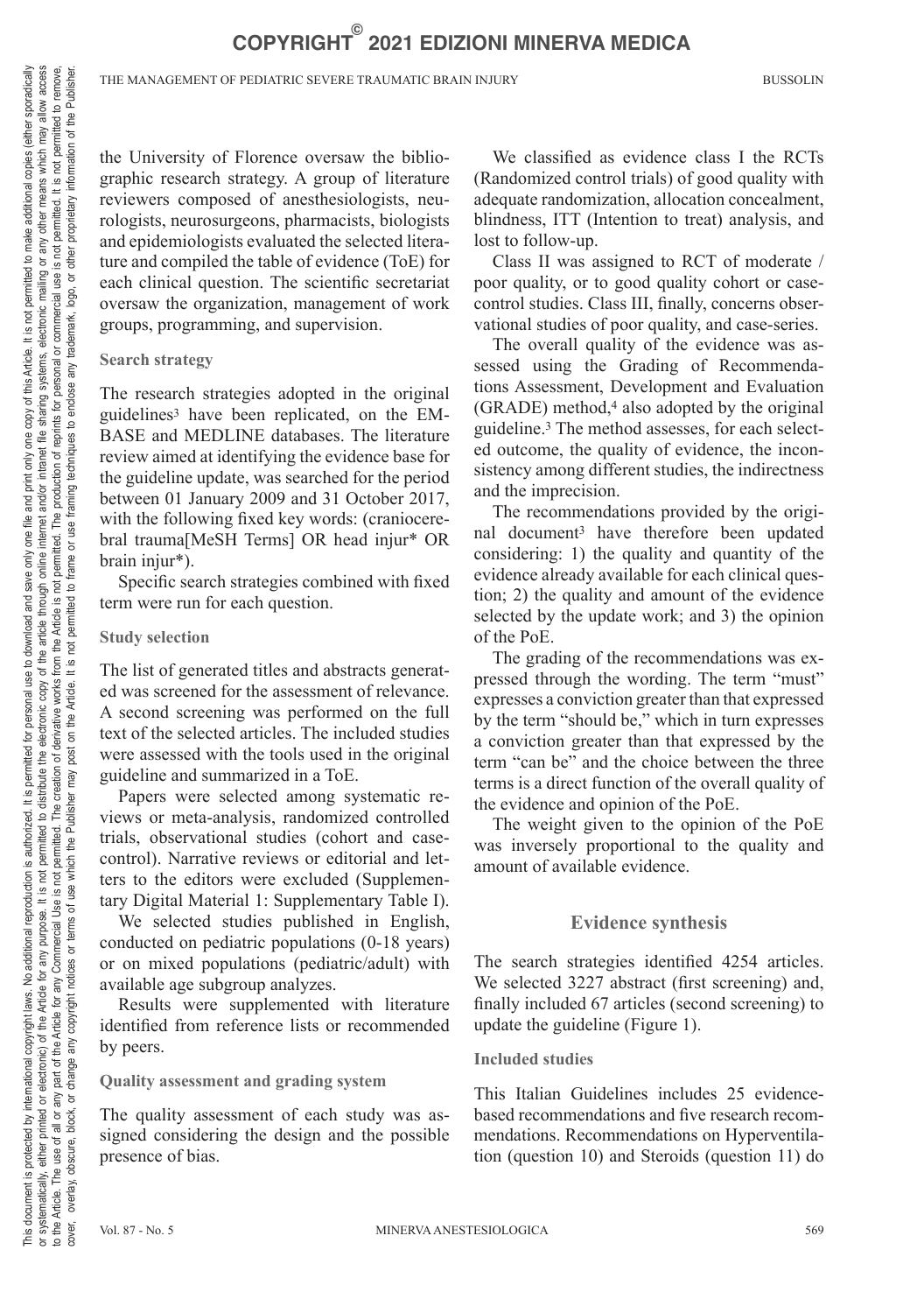#### BUSSOLIN THE MANAGEMENT OF PEDIATRIC SEVERE TRAUMATIC BRAIN INJURY



Figure 1.—Flow-chart of the research progress for the systematic review.

not differ by the guideline published by Kochanek *et al*.3 because of the absence of new evidence. Table I5-69 shows the included studies for each clinical question, with design and number of enrolled patients. Supplementary Digital Material 2 (Supplementary Table II) and Table II provide the evidence-based recommendations and the recommendations for research. Recommendations have a sequential numbering, whereas recommendations for research are identified by letter R followed by a progressive number. The online Italian guideline document70 includes a section on each topic consisting of an Introduction regarding the results of the US document, Summary of the Evidence, Discussion of the PoE, Evaluation of the Evidence, Recommendations and Bibliography.

**Indication for intracranial pressure monitoring**

Alkhoury *et al*.5 show a reduction in mortality in individuals ICP (Intracranial pressure) monitoring only in the subgroup with  $GCS = 3$ . The study retrospectively analyzes more than 4000 subjects aged <17 years and GCS <9. Other observational studies fail to demonstrate the effectiveness of monitoring6, 7, 9, 10 or report the causes of missing monitoring.8 The overall quality of the evidence is low, including retrospective studies. There are some suggestions on the effectiveness of the ICP monitoring in very serious patients.

**Threshold for treatment of intracranial hypertension**

Values of SJO2 (jugular oxygen saturation), PJO2 (jugular oxygen partial pressure), EVLWi (extravascular lung water), PVPi (pulmonary vascular permeability), FO (fluid overload) and CEO2 (cerebral extraction of oxygen) are investigated in 56 children with GCS<8 by Lubrano *et al*.11 The authors show pathological threshold at 15 mmHg of ICP and worsening at 13 mmHg.

The overall quality of the evidence is low but confirm the use of threshold values for ICP treat-

This document is protected by international relational reproduction is authorized. It is permitted for personal use to download and save only one file and print only on this Article. It is not permitted to make additional or systematically, ether printed or electronic) of the Article for any purpose. It is not permitted to distribute the electronic copy of the article through online and/or intranet file sharing systems, electronic mailing o to the Article. The use of all or any Commercial Use is not permited. The creation of derivative works from the Article is not permitted. The production of reprints for personal or commercial use is not permitted to remove

systematically, either printed or electronic) of the Article for any purpose. It is not permitted<br>the Article. The use of all or any part of the Article for any Commercial Use is not permitted.<br>wer, overlay, obscure, block

to the Article. cover.  $\overline{\sigma}$ 

use is not

This docurnent is protected by international copyright laws. No additional reproduction is authorized. It is permitted for personal use to download and save only one file and print only on files. Article, it is not permitt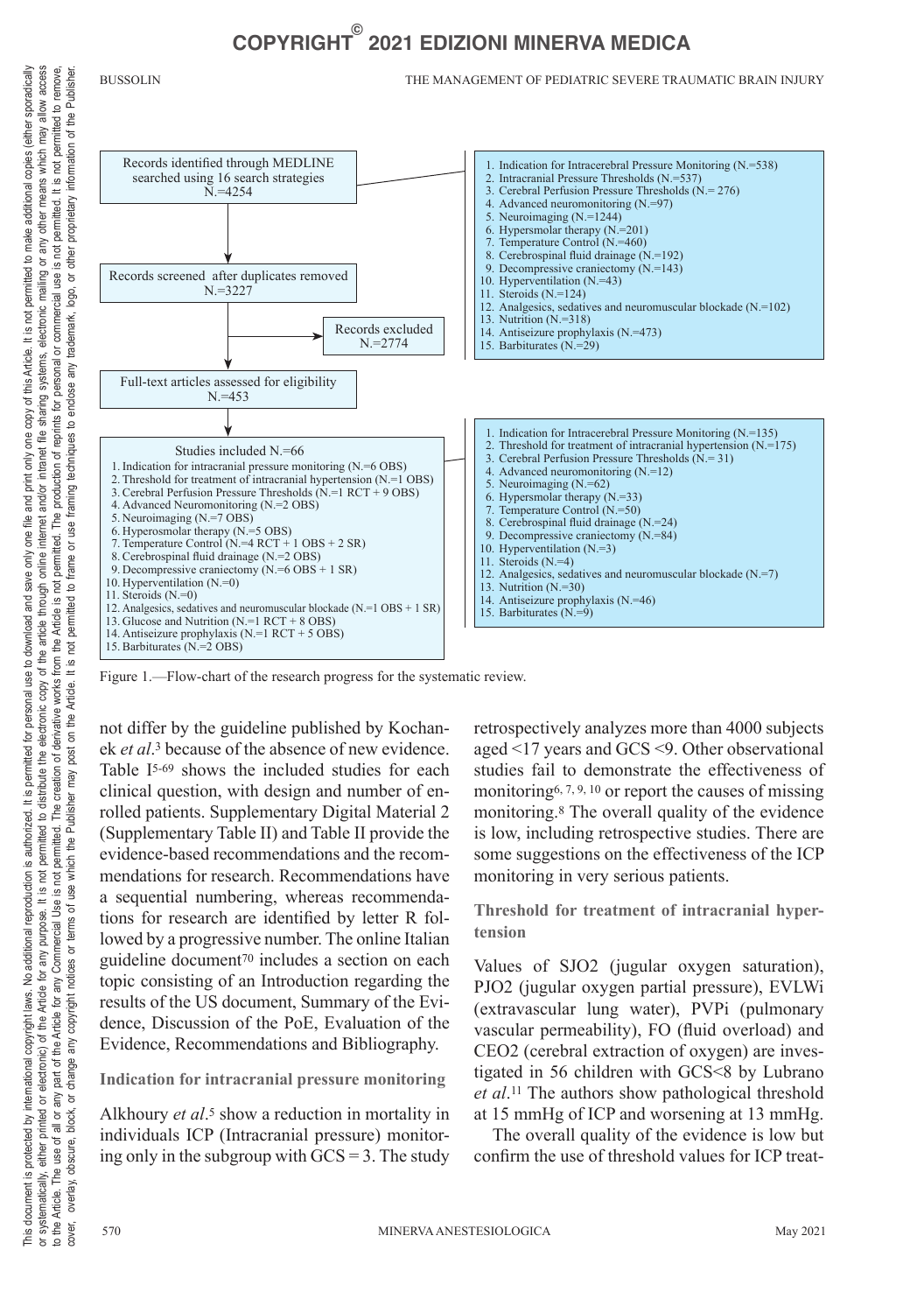#### THE MANAGEMENT OF PEDIATRIC SEVERE TRAUMATIC BRAIN INJURY BUSSOLIN

## Table I.—*Included studies by clinical question, design and sample size.*

| Chapter                                              | Study                             | Design              | Sample size |
|------------------------------------------------------|-----------------------------------|---------------------|-------------|
| Indication for intracranial pressure monitoring      | Alkhoury et al. <sup>5</sup>      | Retrospective       | 4141        |
|                                                      | Bennett et al. <sup>6</sup>       | Retrospective       | 3084        |
|                                                      | Davidson et al. <sup>7</sup>      | Retrospective       | 99513       |
|                                                      | Roumeliotis et al. <sup>8</sup>   | Retrospective       | 64          |
|                                                      | Wainwright et al.9                | Retrospective       | 32          |
|                                                      | Young et al. <sup>10</sup>        | Prospective         | 12          |
| Threshold for treatment of intracranial hypertension | Lubrano et al. <sup>11</sup>      | Prospective         | 56          |
| Cerebral perfusion pressure thresholds               | Hutchison et al. <sup>12</sup>    | RCT                 | 225         |
|                                                      | Allen et al. <sup>13</sup>        | Prospective         | 2074        |
|                                                      | Brady et al. <sup>14</sup>        | Prospective         | 21          |
|                                                      | Mehta et al. <sup>15</sup>        | Retrospective       | 22          |
|                                                      | Lewis et al. <sup>16</sup>        | Prospective         | 36          |
|                                                      | Guiza et al. <sup>17</sup>        | Prospective         | 99          |
|                                                      | Miller et al. <sup>18</sup>       | Prospective         | 85          |
|                                                      | Guiza et al. <sup>19</sup>        | Retrospective       | 79          |
|                                                      | Nagel et al. <sup>20</sup>        | Retrospective       | 10          |
|                                                      | Young et al. <sup>10</sup>        | Prospective         | 12          |
| Advanced neuro-monitoring                            | Figaji et al. <sup>21</sup>       | Prospective         | 28          |
|                                                      | Zuluaga et al. <sup>22</sup>      | Prospective         | 30          |
| Neuroimaging                                         | Bata et al. <sup>23</sup>         | Retrospective       | 71          |
|                                                      | Buttram et al. <sup>24</sup>      | Retrospective       | 105         |
|                                                      | Choi et al. <sup>25</sup>         | Retrospective       | 68          |
|                                                      | Cohen et al. <sup>26</sup>        | Retrospective       | 90          |
|                                                      | Oh et al. <sup>27</sup>           | Retrospective       | 503         |
|                                                      | Qualls et al. <sup>28</sup>       | Retrospective       | 63          |
|                                                      | Sheridan et al. <sup>29</sup>     | Retrospective       | 54          |
| Hyperosmolar therapy                                 | Bennett et al. <sup>30</sup>      | Retrospective       | 6238        |
|                                                      | Brenkert et al. <sup>31</sup>     | Retrospective       | 56          |
|                                                      | Piper et al. <sup>32</sup>        | Retrospective       | 32          |
|                                                      | Rallis et al. <sup>33</sup>       | Retrospective       | 14          |
|                                                      | Roumeliotis et al. <sup>34</sup>  | Retrospective       | 16          |
| Temperature control                                  | Beca et al. <sup>35</sup>         | RCT                 | 55          |
|                                                      | Adelson et al. <sup>36</sup>      | RCT                 | 77          |
|                                                      | Li et al. $37$                    | <b>RCT</b>          | 22          |
|                                                      | Bayir et al. <sup>38</sup>        | RCT                 | 28          |
|                                                      | Sundberg et al. <sup>39</sup>     | Retrospective       | 226         |
|                                                      | Crompton et al. <sup>40</sup>     | Review              | 454         |
|                                                      | Zhang et al. <sup>41</sup>        | Review              | 442         |
| Cerebrospinal fluid drainage                         | Andrade et al. <sup>42</sup>      | Prospective         | 58          |
|                                                      | Ngo et al. <sup>43</sup>          | Retrospective       | 66          |
| Decompressive craniectomy                            | Desgranges et al. <sup>44</sup>   | Retrospective       | 12          |
|                                                      | Güresir et al. <sup>45</sup>      | Retrospective       | 34          |
|                                                      | Prasad et al. <sup>46</sup>       | Retrospective       | 71          |
|                                                      | Rubiano et al. <sup>47</sup>      | Prospective         | 36          |
|                                                      | Pérez Suárez et al. <sup>48</sup> | Retrospective       | 14          |
|                                                      | Thomale et al. <sup>49</sup>      | Retrospective       | 53          |
|                                                      | Weintraub et al. <sup>50</sup>    | Review              |             |
| Analgesics, sedatives and neuromuscular blockade     | Shein et al. <sup>51</sup>        | Prospective         | 16          |
|                                                      | Spritzer et al. <sup>52</sup>     | Review              | 184         |
| Glucose and nutrition                                | Merhar et al. <sup>53</sup>       | RCT                 | 25          |
|                                                      | Melo et al. <sup>54</sup>         | Retrospective       | 286         |
|                                                      | Mtaweh et al. <sup>55</sup>       | Prospective         | 13          |
|                                                      | Seyed Saadat et al. <sup>56</sup> | Cross-sectional     | 122         |
|                                                      | Taha et al.57                     | Retrospective       | 109         |
|                                                      | Sharma et al. <sup>58</sup>       | Retrospective       | 112         |
|                                                      | Melo et al. <sup>59</sup>         | Retrospective       | 340         |
|                                                      | Elkon et al. <sup>60</sup>        | Retrospective       | 271         |
|                                                      | Smith et al. <sup>61</sup>        | Retrospective       | 57          |
| Antiseizure prophylaxis                              | Pearl et al. <sup>62</sup>        | Nonrandomized trial | 40          |
|                                                      | Christensen et al.63              | Retrospective       | 1605216     |
|                                                      | Bansal et al. <sup>64</sup>       | Retrospective       | 72          |
|                                                      | Chung et al. <sup>65</sup>        | Prospective         | 34          |
|                                                      | Liesemer et al. <sup>66</sup>     | Retrospective       | 275         |
|                                                      | Strazzer et al. <sup>67</sup>     | Retrospective       | 203         |
| <b>Barbiturates</b>                                  | Mellion et al. <sup>68</sup>      | Retrospective       | 36          |
|                                                      | Glick et al. <sup>69</sup>        | Prospective         | 6           |
|                                                      |                                   |                     |             |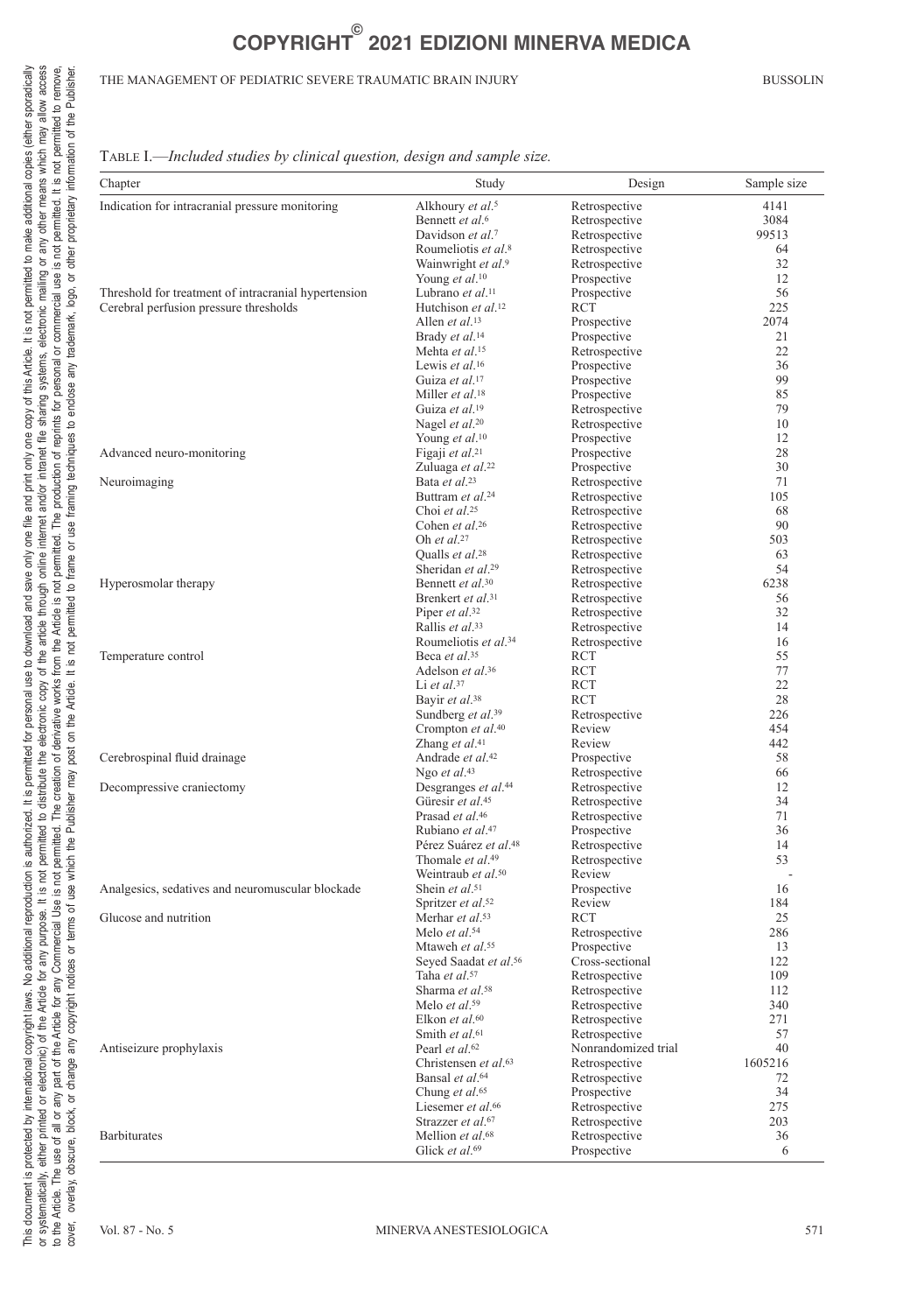BUSSOLIN THE MANAGEMENT OF PEDIATRIC SEVERE TRAUMATIC BRAIN INJURY

| TABLE II.—Research recommendation developed from the panel of expert. |  |
|-----------------------------------------------------------------------|--|
|-----------------------------------------------------------------------|--|

| Chapter                                            | Research recommendation                                                                                                                                                                                                                                                                                                                                                      |  |
|----------------------------------------------------|------------------------------------------------------------------------------------------------------------------------------------------------------------------------------------------------------------------------------------------------------------------------------------------------------------------------------------------------------------------------------|--|
| Cerebral perfusion<br>pressure threshold<br>values | R1 - The development of studies conducted on pediatric populations with severe brain trauma, aimed<br>at establishing threshold values of CPP according to age, is recommended. These studies could be<br>conducted within the common clinical practice (observational studies) and provide for the evaluation<br>of CPP with reference to relevant clinical end points      |  |
| Advanced<br>neuromonitoring                        | R2 - The development of studies conducted on pediatric populations with brain trauma is<br>recommended, aimed at establishing the efficacy and timing of monitoring of cerebral oxygenation                                                                                                                                                                                  |  |
| Neuroimaging                                       | R3 - The development of studies aimed at defining the role and timing of MRI in pediatric brain injury<br>is recommended.                                                                                                                                                                                                                                                    |  |
| Hyperosmolar therapy                               | R4 - The development of specific studies to evaluate the effect of hyperosmolar therapy on intracranial<br>hypertension in the pediatric patient with severe trauma is recommended. These studies will have to<br>investigate the different dosages and the different concentrations                                                                                         |  |
| Glucose and nutrition                              | R5 - Prognostic studies aimed at estimating the effects of different blood glucose values on unfavorable<br>outcomes in pediatric patients with severe brain injury are required. Furthermore, studies aimed<br>at evaluating the efficacy of monitoring and correction of hyperglycemia on clinical outcomes in<br>pediatric patients with severe head trauma are required. |  |

ment and suggests the threshold to 15 mmHg compared to the value of 20 mmHg recommended by the original guideline.

#### **Cerebral perfusion pressure thresholds**

The study of Hutchison *et al*.12 shows an increased risk of unfavorable outcome (Pediatric Cerebral Performance Category Score of 4-6) in a post hoc analysis on patients with low cerebral perfusion pressure (CPP) randomized to hypothermia (N.=108), compared with normothermia  $(N=117)$ .

Three observational studies13, 15, 17 observe more favorable outcomes in patients with CPP over 40- 50 mmHg. Time spent within optimal CPP values and difference between optimal and real CPP values are the main determinants of survival in the study of Guiza *et al*.19 on 79 patients with TBI.

Three small studies<sup>14, 16, 20</sup> based on 36, 10 and 21 patients measure the prognostic value of the Pressure-reactivity index by correlating CPP values with unfavorable outcomes and obtaining contrasting results, while Miller Ferguson *et al*.18 estimate predictive models of uncertain significance.

The observational study of Young *et al*.10 confirms the usefulness of the multi-modality monitoring in TBI patients.

The overall quality of the evidence is low; since only III class observational studies and a *post-hoc* analysis of a moderate quality RCT are available (the analysis is conducted in violation of randomization).

The evidences seem to confirm that it is possible to consider a threshold value of CPP based on age by selecting the best option for each age group: CPP values above 50-60 mmHg in adults, above 50 mmHg between six and 17 years and over 40 mm Hg between 0 and five years.

#### **Advanced neuro-monitoring**

Figaji *et al*.21 examine the effect of the increase in inspired oxygen fraction (FiO2) on brain tissue oxygenation (PbO2) in 28 children aged <15 years with severe TBI (GCS≤8). The deltaPbO2/ deltaPaO2 is slightly higher in patients who have catheter placed close to contusion compared to patients who have catheter placed in normal-appearing white matter. The deltaPbO2/deltaPaO2 ratio is inversely related to outcome.

Zuluaga *et al*.22 fail to demonstrate any correlation between intracranial pressure and cerebral oxygen saturation in 30 patients. The panel considers the parameter of oxygenation of the brain tissue (PbO2) still little studied (although potentially of high prognostic value).

Several panel members mention the near-infrared spectroscopy (NIRS) as a tool capable of capturing changes in intracranial dynamics such as intracranial hypertension and therefore useful for advanced neuro-monitoring. However, the usefulness of this method remains to be defined. The body of evidence relating to a possible role of advanced neuro-monitoring is low quality and does not allow the formulation of adjunctive recommendations.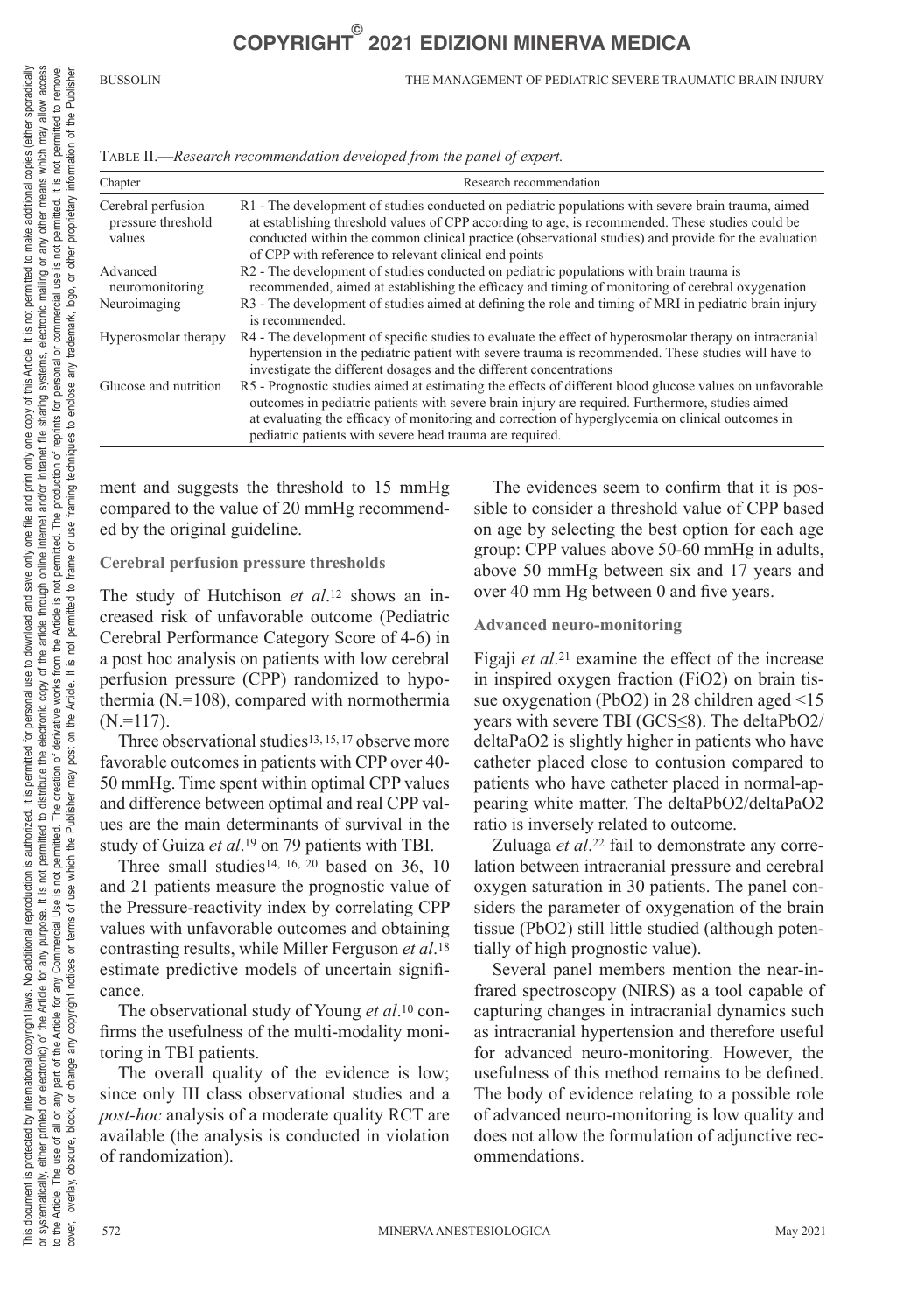THE MANAGEMENT OF PEDIATRIC SEVERE TRAUMATIC BRAIN INJURY BUSSOLIN

The impact of repeated computed tomography (CT) on clinical management of 71 children aged <18 years with severe (but not mild) TBI is documented by Bata *et al.*.23 Buttram *et al*.24 show the poor concordance of CT and MRI (Magnetic Resonance Imaging) in 105 children with mild, moderate and severe TBI. Choi *et al*.25 apply the MRI susceptibility-weighted imaging (SWI) in 68 pediatric TBI patients, showing a worse prognosis in patients with additional hemorrhagic sites in different brain regions observed indiscriminately with SWI or FLAIR (axial fluid-attenuated inversion recovery). The prognosis is worse especially in subjects with severe TBI. Cohen *et al*.26 and Oh *et al*.27 study the effects of the introduction of the cervical spine MRI (cMRI) in the clinical course of the hospital, while Quallas *et al*.28 and Sheridan *et al*.,29 estimate the diagnostic accuracy of CT and MRI in populations with TBI, for the detection of unstable CSI (Cervical Spine Injuries) and for the confirmation of TBI. The quality of evidence is low, and a routine repeat head CT scan may not change the surgical management.

### **Hyperosmolar therapy**

A reduction in ICP and an increase in CPP in the first 120 minutes after treatment with Hypertonic Saline (HTS) at 7.5% is observed by Rallis *et al*.33 in 29 patients and 136 episodes studied. The retrospective works by Bennet *et al*.,30 Brenkert *et al*.,31 Piper *et al*.32 and Roumeliotis *et al*.34 do not provide relevant information. The quality of the evidence is moderate.

Questions have been raised about the different concentrations of HTS. However, the panel confirms the recommendation given in the original document and to solicit specific studies on this topic.

### **Temperature control**

A randomized study35 assesses the efficacy of early and continued (72 h) hypothermia in children with severe head injury. Twenty-four patients are assigned to the intervention group (cooling 32°-33°) and twenty-six to the control group. No difference is documented at 12 months of follow-up. Adelson<sup>36</sup> fails to demonstrate differences between 38 treated with normothermia and 39 treated with hypothermia, neither in terms of mortality, nor in terms of Glasgow Outcome Scale (GOS) and GOS-e Peds (GOS - extended pediatrics), nor in terms of adverse events.

The randomized studies of Li *et al*.37 and Bayir *et al*.38 show the efficacy of hypothermia on nonclinical outcomes after short follow-up period. In a retrospective study39 based on 226 pediatric patients, the hypothermia is a risk factor for mortality in traumatized pediatric patients. Crompton *et al*.40 and Zhang *et al*.41 in their systematic review conclude that therapeutic hypothermia increases mortality and unfavorable neurological and cardiac outcome in children. After the completion of our bibliographic research, the committee become aware about the early termination because of futility of the cool kids' trial of hypothermia in pediatric TBI.

The overall quality of the evidence is moderate, given the presence of RCTs and observational studies with substantial agreement of results. The evidence clearly shows that hypothermia, in the pediatric population, is not effective.

### **Cerebrospinal fluid drainage**

The prospective study of De Andrade *et al*.42 assesses the efficacy of the continuous ventricular drainage of cerebrospinal fluid in a mixed population with irrelevant results. Ngo *et al*.43 retrospectively describe the indications and complications of external ventricular drainage (EVD) in children.

The overall quality of the evidence is low. Original guideline is also based on expert opinion, in lacking clinical studies.

Experts disagree to consider lumbar drainage in refractory intracranial hypertension. Ventricular drainage through EVD may help to control ICP in selected cases.

#### **Decompressive craniectomy**

Desgranges *et al.*,<sup>44</sup> Guresir *et al.*,<sup>45</sup> Suarez *et al*.48 and Thomale *et al*.49 retrospectively analyze small case-series without obtaining significant results. The retrospective study of Prasad *et al*.46 shows a better survival (58% *vs.* 42%) in patients subjected to early *vs.* late decompressive crani-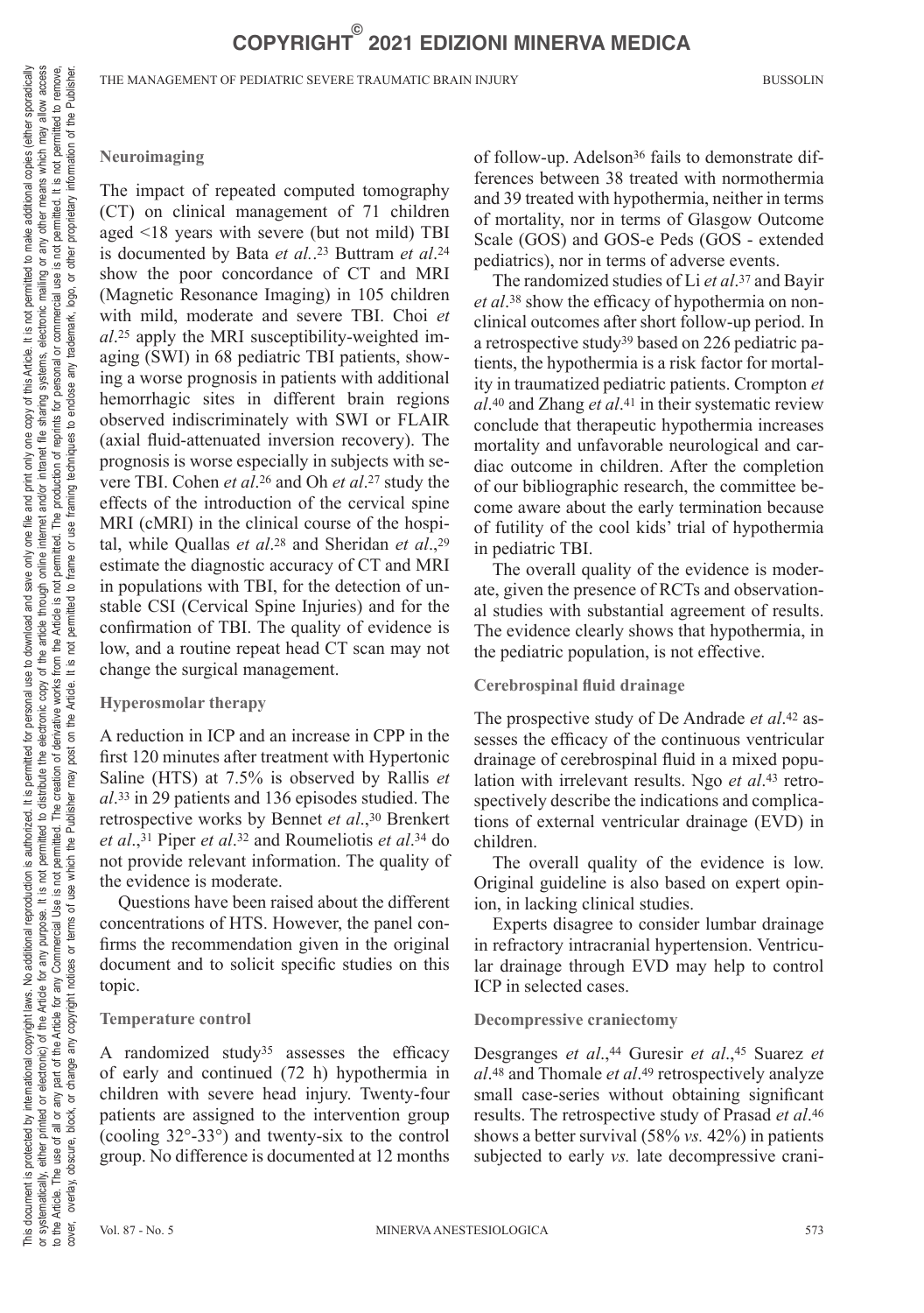BUSSOLIN THE MANAGEMENT OF PEDIATRIC SEVERE TRAUMATIC BRAIN INJURY

ectomy (DC) (<2h *vs.* >2 h from the increase in ICP). Prasad *et al*.46 suggests the inadequacy of the 20-mmHg limit of ICP for indication to surgical decompression for younger children. Rubiano *et al*.,47 in a prospective observational study with historical controls, shows similar results, documenting association between efficacy and timeliness of intervention of the DC. The review of Weintraub *et al*.50 cites one RCT showing the benefit of DC on ICP and overall outcome in children. The overall quality of evidence is low.

### **Hyperventilation**

No studies selected. The panel agrees to maintain the recommendation of the original guideline.

### **Steroids**

No studies selected. The panel agrees to maintain the recommendation of the original guideline.

### **Analgesics, sedatives and neuromuscular blockade**

Shein *et al.*<sup>51</sup> document the use of fentanyl and pentobarbital in 196 doses administered to 16 patients with severe traumatic brain injury. Fentanyl, hypertonic saline and pentobarbital reduce the ICP; fentanyl reduces CPP and hypertonic saline solution increases CPP.

The review of Spritzer *et al.*,<sup>52</sup> including one RCT enrolling mixed population with moderate to severe TBI, shows favorable effects of the amantadine compared to placebo, on the Disability Rating Scale and Coma Recovery Scale-Revised (CRS-R). The effect of amantadine does not persist after drug discontinuation. The overall quality of evidence is low.

### **Glucose and nutrition**

Merhar *et al.*<sup>53</sup> shows significant effects of highprotein diet (4 g/kg/d) on weight of 25 patients with gestational age > 32 weeks with anoxic perinatal trauma. No effects are shown on head circumference and height. Higher serum levels of urea are observed in the arm of high-protein diet, compared with control arm (standard diet). The study reports data at the 3rd month of follow-up (originally designed for 12 months of follow-up) and the etiology of the trauma was anoxic.

Taha *et al*.57 retrospectively analyze 89 pa-

tients showing that an early start of nutritional support and the achievement of full caloric intake are both positively correlated with earlier discharge from intensive care. Melo *et al*.54 show an excess of 6-month mortality in 286 subjects (retrospectively evaluated) with GCS≤8, as a function of post-traumatic hyperglycemia. These results are confirmed by the cross-sectional study of Seyed Saadat *et al*.56 based on 122 patients with GCS≤8 and by the retrospective study of Elkon *et al.*,<sup>60</sup> based on 271 pediatric subjects.

Correlations between trauma (and its severity) and hyperglycemia are demonstrated by studies by Melo *et al*.59 and Sharma *et al*.58 Finally, Smith *et al*.61 demonstrates an association between late hyperglycemia (between 49- and 169-hours post-trauma) and unfavorable outcomes (at six months), in a retrospective study on 57 children. Metabolic differences show no prognostic significance in subjects with severe TBI (GCS <9) in the study of Mtaweh *et al*.55 The only RCT available enrolls individuals with non-traumatic cerebral injury (indirectness) and selective reporting. The overall quality of the evidence is low.

### **Antiseizure prophylaxis**

Pearl *et al.*<sup>62</sup> report 40 patients (6-17 years) with one or more risk factors for developing post-traumatic epilepsy (PTE) in a phase II study. Twenty patients are treated with levetiracetam 55 mg/kg bid, for 30 days, starting at 8h after the trauma and then followed for two years. Twenty untreated patients constitute the control group. No differences in the incidence of infections, mood disorders or behavioral problems are observed. One in twenty treated patients develops PTE. Christensen *et al*.63 and Bansal *et al*.64 retrospectively assign correlation between trauma and seizures. In the prospective observational study by Chung & O'Brien,65 very frequent early post-traumatic seizures are reported among the 34 TBI patients treated with levetiracetam. The retrospective observational study by Liesemer *et al*.66 documents the efficacy of antiepileptic drugs (AEDs) in reducing early post-traumatic seizures in 275 children with traumas with different mechanism of injury. The retrospective observational study of Strazzer *et al.*<sup>67</sup> fails to demonstrate the efficacy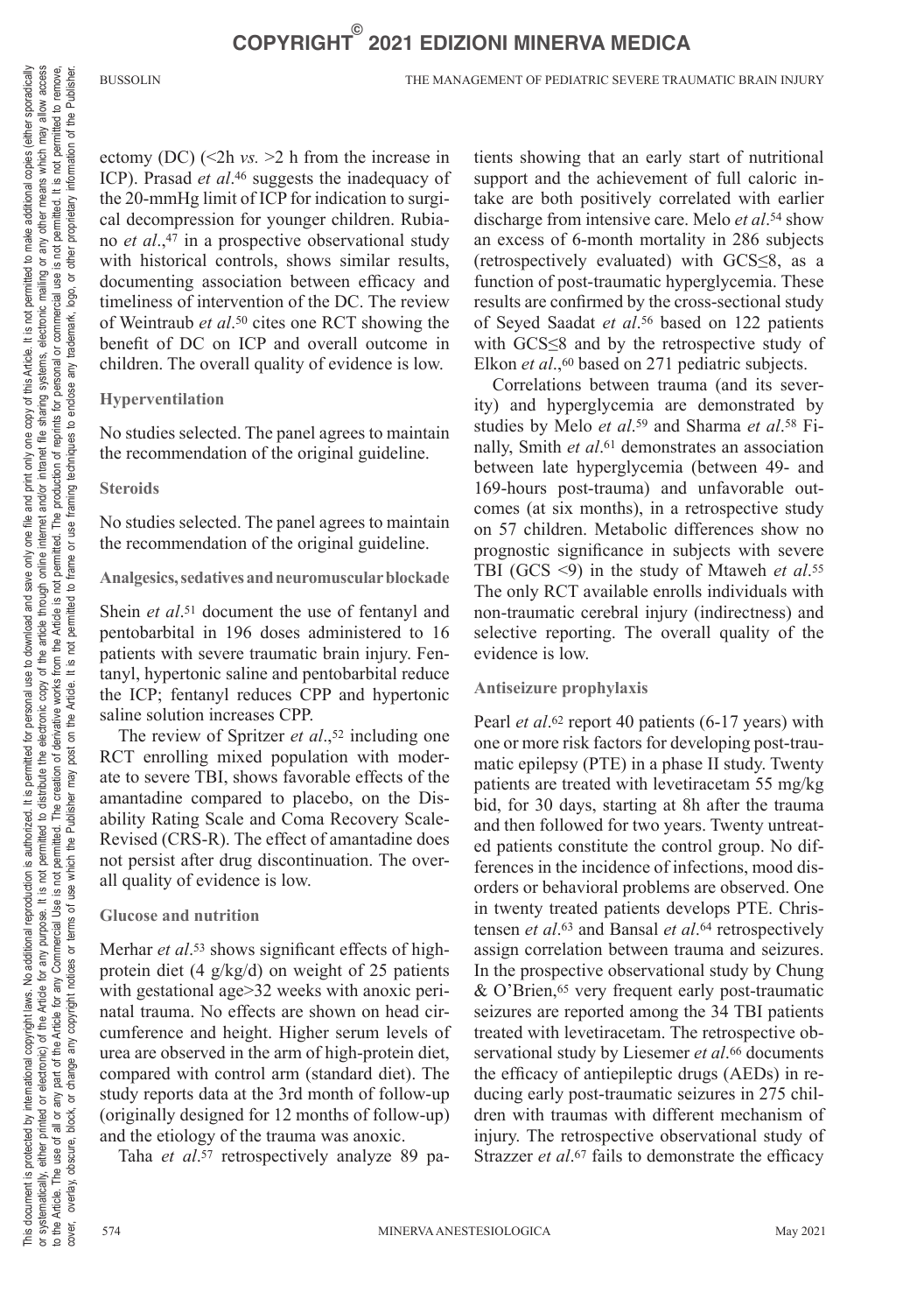of prophylaxis with phenobarbital in preventing PTE in children and adults less than 30 years old. However, an increased risk of PTE is observed after discontinuation of prophylaxis.

In conclusion, only one non-randomized study of moderate quality and five observational studies of low quality are available. An increased risk of seizures following the prophylactic AED withdrawal is reported, but no clear evidence is available on the efficacy of the antiseizure prophylaxis with following TBI.

#### **Barbiturates**

Mellion *et al.*<sup>68</sup> retrospectively follow 36 pediatric patients with refractory intracranial hypertension (RICH) treated with barbiturates for at least six hours, of which 10 with controlled RICH and 26 with uncontrolled RICH. Patients with controlled RICH have better survival and higher pediatric cerebral performance category (PCPC) scores than patients with uncontrolled RICH.

In the observational study by Glick *et al*.69 six patients treated with barbiturates for 72h after surgery are followed for six months - one year. No significant results are reported. The overall quality of evidence is low.

#### **Discussion**

#### *Monitoring recommendations*

Monitoring recommendations concern three types of monitoring: ICP monitoring, advanced neuromonitoring and neuroimaging. The panel discusses the importance of ICP monitoring, highlighting the complexity of the organizational path. Many determinants of the choice of monitoring are debated, including GCS score, timing and type of trauma. Currently, ICP monitoring can be considered in pediatric patients with severe TBI. Regarding the advanced neuromonitoring the panel adds two new recommendations. The first regarding the application of NIRS as a tool capable to capture changes in intracranial dynamics. The other is a research recommendation aims to study efficacy and timing of the oxygenation of the brain tissue.

Neuroimaging recommendation does not change from the previous one and the panel discuss about the difficult evaluation of the risk/ benefit ratio of neuroimaging techniques, sharing the practice of using CT in hyper-selected cases of head trauma and the need for more information about the role and timing of MRI.

#### *Threshold recommendations*

These recommendations are related to threshold values for ICP e CPP that are monitored during the management of patients with severe TBI. There are no important changes to the recommendations from the second edition of Guidelines for the Management of Severe Traumatic Brain Injury" published in 2012. The panel adds only some clarifications that consider also different thresholds for ICP and CPP in relation to age and clinical course of the TBI. Both ICP and CPP are not static measurements but dynamic values to be considered in a time-period. In general, the management aims to maintain the ICP below 20 mmHg.

#### *Treatment recommendations*

There are 17 recommendations regarding specific treatments for the in-hospital management of TBI. Regarding Hyperosmolar therapy, Hyperventilation, Corticosteroids and Barbiturates the experts confirm the recommendations given in the original document, because no new studies have been selected and the one selected is of low quality. The most important change from the previous guidelines regards the temperature control. This recommendation is based on moderate quality of the evidence, including RCT and observational studies with substantial agreement of results. The evidence clearly shows that hypothermia, in the pediatric population, is not recommended.

The 8<sup>th</sup> and 9<sup>th</sup> questions concern neuro-surgical treatments: cerebrospinal fluid (CSF) drainage and decompressive craniectomy (DC).

CSF drainage is considered as an aid to reduce the ICP basing on the ICP monitoring. It is performed through an EVD, which must be maintained as long as it is required by the clinical and radiological evolution.

Regarding the DC, the panel agrees with the recommendation elaborated by the original document and points out that it refers to craniectomy performed in patients with signs of neurological deterioration and intracranial hypertension refractory to medical treatments. The experts add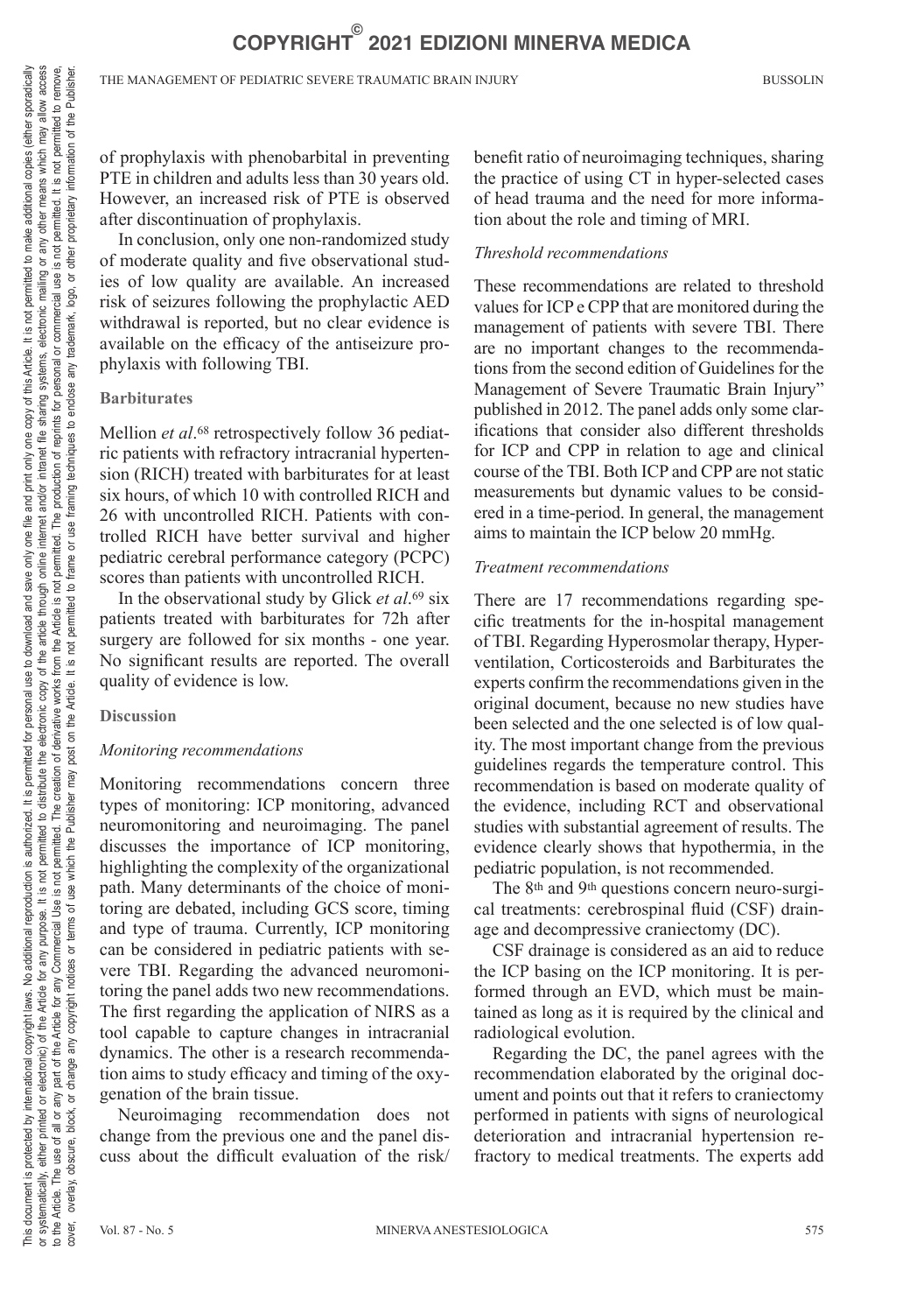BUSSOLIN THE MANAGEMENT OF PEDIATRIC SEVERE TRAUMATIC BRAIN INJURY

another recommendation with respect to some ethics aspects like the importance of discussing with families about the opportunity, risks, benefits and possible alternatives to the DC.

The 8th and 9th questions consider the possibility of persistent vegetative outcomes.

The panel agrees that the decision for any surgical treatment should be based on the agreement resulting from a multidisciplinary (neurosurgical and neuro-anesthetist) assessment of the patient. The decision whether a patient must be treated, should be documented by specialists taking care of the patient and that have a role in this decision.

The neurosurgeon is the specialist who decides all the issue connected to the surgical procedure (*e.g.,* the extension and modality of DC).

The topic related to analgesics, sedatives and neuromuscular blockade includes three recommendation based on the opinion of experts, because of the only available studies are of low quality. The panel discuss about the recent changes in clinical practice that made the recommendation of the original document obsolete. The widespread habit of using off-label drugs (fentanyl, midazolam and propofol) is proof of this. A substantial agreement has emerged on the need for analgesia and sedation accompanied by careful monitoring. The indication for neuromuscular blockade is instead left to individual evaluations. According to the panel, monitoring can be carried out with the help of tools such as validated clinical scales (Comfort Behavioral Scale and State Behavioral Scale). The topic on glucose and nutrition includes low quality observational studies and one RCT with serious problems of directness. The panel discusses the role of glycemia values as a prognostic indicator for the pediatric patient with severe brain injury. The value of early and late hyperglycemia as an unfavorable prognostic factor has also been recognized, even if the studies supporting this prognostic value do not directly demonstrate the efficacy of corrective measures on glycaemia in the management of the pediatric patient with severe brain injury. For this reason, the panel points out the importance of research. There is no evidence to support the effectiveness of early enteral nutrition and the use of a high-protein diet. The last topic concerns antiseizure prophylaxis.

The panel does not recommend antiseizure prophylaxis, because the studies do not demonstrate its role in preventing seizures and improving outcome.

## **Conclusions**

In recent years, progress has been made on the understanding of severe pediatric brain injury, as well as on all major traumatic pathology. This has led to a progressive improvement in the clinical outcome, although the quantity and quality of evidence remains particularly low. The scarcity, however, of qualitatively acceptable studies on pediatric populations makes the clinical management of pediatric head trauma difficult and often leads, in an inappropriate manner, to extrapolate data derived from studies on adults.

However, we should acknowledge the opportunity of using data from adult populations, after having evaluated the coherence of these information with those from the pediatric population and after the evaluation by the panel of experts.

Considering the lack of evidence on specific topics, our recommendations for research development on specific topics could help to fill the knowledge gap resulted by the literature search performed to complete this guideline.

In conclusion, this guideline provides updated evidence-based guidance on the management of pediatric severe traumatic brain injury. The assessment and management of cervical spine injuries that may be associated with head trauma and the knowledge translation process to implement this guideline are not covered by this guideline.

### **Key messages**

• In subjects with TBI, evidence of low quality suggests threshold values of ICP between 15 and 20 mmHg and CPP between 40 and 50 mmHg.

• Therapeutic hypothermia in patients with TBI is not effective and there are some suggestions about harm induced by the practice. Evidences of moderate quality are available related to pediatric and adult population.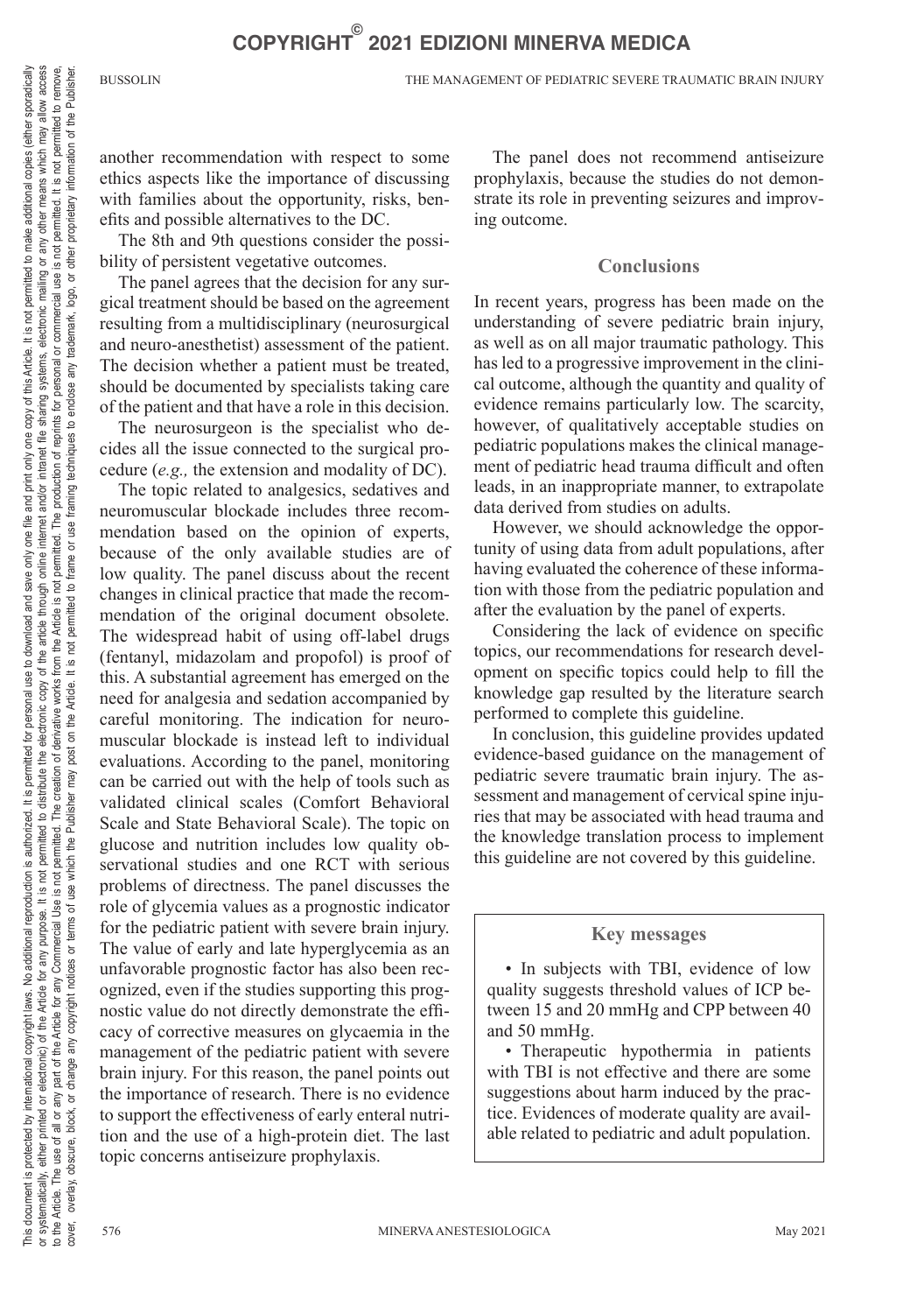• Antiseizure prophylaxis in patients with TBI is not recommended. The available evidences are ambiguous and strongly biased. In addition, the rationale of prophylactic practice is not clear.

• We recommend further pragmatic studies on monitoring and the use of threshold values of different parameters. Studies defining the role of MRI and other imaging techniques are also needed.

#### **References**

**1.** Quayle KS, Powell EC, Mahajan P, Hoyle JD Jr, Nadel FM, Badawy MK, *et al.* Epidemiology of blunt head trauma in children in U.S. emergency departments. N Engl J Med 2014;371:1945–7.

**2.** Kuppermann N, Holmes JF, Dayan PS, Hoyle JD Jr, Atabaki SM, Holubkov R, *et al.*; Pediatric Emergency Care Applied Research Network (PECARN). Identification of children at very low risk of clinically-important brain injuries after head trauma: a prospective cohort study. Lancet 2009;374:1160–70.

**3.** Kochanek PM, Carney N, Adelson PD, Ashwal S, Bell MJ, Bratton S, *et al.*; American Academy of Pediatrics-Section on Neurological Surgery; American Association of Neurological Surgeons/Congress of Neurological Surgeons; Child Neurology Society; European Society of Pediatric and Neonatal Intensive Care; Neurocritical Care Society; Pediatric Neurocritical Care Research Group; Society of Critical Care Medicine; Paediatric Intensive Care Society UK; Society for Neuroscience in Anesthesiology and Critical Care; World Federation of Pediatric Intensive and Critical Care Societies. Guidelines for the acute medical management of severe traumatic brain injury in infants, children, and adolescents—second edition. Pediatr Crit Care Med 2012;13:S1–82.

**4.** Guyatt GH, Oxman AD, Vist GE, Kunz R, Falck-Ytter Y, Alonso-Coello P, *et al.*; GRADE Working Group. GRADE: an emerging consensus on rating quality of evidence and strength of recommendations. BMJ 2008;336:924–6.

**5.** Alkhoury F, Kyriakides TC. Intracranial Pressure Monitoring in Children With Severe Traumatic Brain Injury: National Trauma Data Bank-Based Review of Outcomes. JAMA Surg 2014;149:544–8.

**6.** Bennett TD, DeWitt PE, Greene TH, Srivastava R, Riva-Cambrin J, Nance ML, *et al.* Functional Outcome After Intracranial Pressure Monitoring for Children With Severe Traumatic Brain Injury. JAMA Pediatr 2017;171:965–71.

**7.** Davidson GH, Maier RV, Arbabi S, Goldin AB, Rivara FP. Impact of operative intervention delay on pediatric trauma outcomes. J Trauma Acute Care Surg 2012;73:162–7.

**8.** Roumeliotis N, Pettersen G, Crevier L, Émeriaud G. ICP monitoring in children: why are we not adhering to guidelines? Childs Nerv Syst 2015;31:2011–4.

**9.** Wainwright MS, Lewandowski R. Bioinformatics analysis of mortality associated with elevated intracranial pressure in children. Acta Neurochir Suppl (Wien) 2012;114:67–73.

**10.** Young AM, Donnelly J, Czosnyka M, Jalloh I, Liu X, Aries MJ, *et al.* Continuous Multimodality Monitoring in Children after Traumatic Brain Injury-Preliminary Experience. PLoS One 2016;11:e0148817.

**11.** Lubrano R, Elli M, Stoppa F, Di Traglia M, Di Nardo M, Perrotta D, *et al.* Variations of the blood gas levels and thermodilutional parameters during ICP monitoring after severe head trauma in children. Childs Nerv Syst 2015;31:1273–81.

**12.** Hutchison JS, Frndova H, Lo TY, Guerguerian AM; Hypothermia Pediatric Head Injury Trial Investigators; Canadian Critical Care Trials Group. Impact of hypotension and low cerebral perfusion pressure on outcomes in children treated with hypothermia therapy following severe traumatic brain injury: a post hoc analysis of the Hypothermia Pediatric Head Injury Trial. Dev Neurosci 2010;32:406–12.

**13.** Allen BB, Chiu YL, Gerber LM, Ghajar J, Greenfield JP. Age-specific cerebral perfusion pressure thresholds and survival in children and adolescents with severe traumatic brain injury. Pediatr Crit Care Med 2014;15:62–70.

**14.** Brady KM, Shaffner DH, Lee JK, Easley RB, Smielewski P, Czosnyka M, *et al.* Continuous monitoring of cerebrovascular pressure reactivity after traumatic brain injury in children. Pediatrics 2009;124:e1205–12.

**15.** Mehta A, Kochanek PM, Tyler-Kabara E, Adelson PD, Wisniewski SR, Berger RP, *et al.* Relationship of intracranial pressure and cerebral perfusion pressure with outcome in young children after severe traumatic brain injury. Dev Neurosci 2010;32:413–9.

**16.** Lewis PM, Czosnyka M, Carter BG, Rosenfeld JV, Paul E, Singhal N, *et al.* Cerebrovascular Pressure Reactivity in Children With Traumatic Brain Injury. Pediatr Crit Care Med 2015;16:739–49.

**17.** Güiza F, Depreitere B, Piper I, Citerio G, Chambers I, Jones PA, *et al.* Visualizing the pressure and time burden of intracranial hypertension in adult and paediatric traumatic brain injury. Intensive Care Med 2015;41:1067–76.

**18.** Miller Ferguson N, Shein SL, Kochanek PM, Luther J, Wisniewski SR, Clark RS, *et al.* Intracranial Hypertension and Cerebral Hypoperfusion in Children With Severe Traumatic Brain Injury: Thresholds and Burden in Accidental and Abusive Insults. Pediatr Crit Care Med 2016;17:444–50.

**19.** Güiza F, Meyfroidt G, Lo TY, Jones PA, Van den Berghe G, Depreitere B. Continuous Optimal CPP Based on Minuteby-Minute Monitoring Data: A Study of a Pediatric Population. Acta Neurochir Suppl (Wien) 2016;122:187–91.

**20.** Nagel C, Diedler J, Gerbig I, Heimberg E, Schuhmann MU, Hockel K. State of Cerebrovascular Autoregulation Correlates with Outcome in Severe Infant/Pediatric Traumatic Brain Injury. Acta Neurochir Suppl (Wien) 2016;122:239–44.

**21.** Figaji AA, Zwane E, Graham Fieggen A, Argent AC, Le Roux PD, Peter JC. The effect of increased inspired fraction of oxygen on brain tissue oxygen tension in children with severe traumatic brain injury. Neurocrit Care 2010;12:430–7.

**22.** Zuluaga MT, Esch ME, Cvijanovich NZ, Gupta N, Mc-Quillen PS. Diagnosis influences response of cerebral near infrared spectroscopy to intracranial hypertension in children. Pediatr Crit Care Med 2010;11:514-22

**23.** Bata SC, Yung M. Role of routine repeat head imaging in paediatric traumatic brain injury. ANZ J Surg 2014;84:438–41.

**24.** Buttram SD, Garcia-Filion P, Miller J, Youssfi M, Brown SD, Dalton HJ, *et al.* Computed tomography vs magnetic resonance imaging for identifying acute lesions in pediatric traumatic brain injury. Hosp Pediatr 2015;5:79–84.

**25.** Choi JI, Kim BJ, Ha SK, Kim SH, Lim DJ, Kim SD. Comparison of subgroups based on hemorrhagic lesions between SWI and FLAIR in pediatric traumatic brain injury. Childs Nerv Syst 2014;30:1011–9.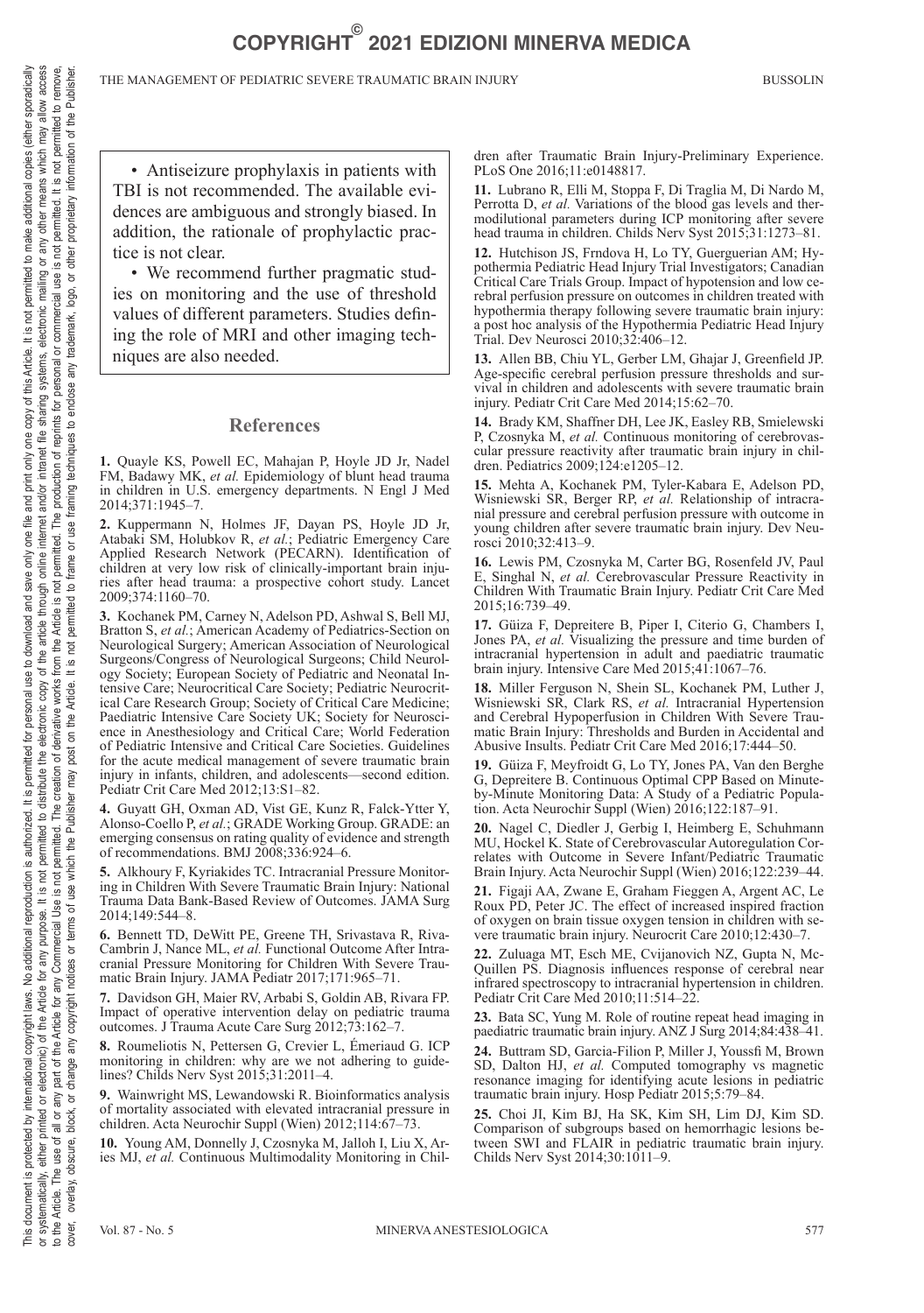**26.** Cohen AR, Caruso P, Duhaime AC, Klig JE. Feasibility of "rapid" magnetic resonance imaging in pediatric acute head injury. Am J Emerg Med 2015;33:887–90.

**27.** Oh A, Sawvel M, Heaner D, Bhatia A, Reisner A, Tubbs RS, *et al.* Changes in use of cervical spine magnetic resonance imaging for pediatric patients with nonaccidental trauma. J Neurosurg Pediatr 2017;20:271–7.

**28.** Qualls D, Leonard JR, Keller M, Pineda J, Leonard JC. Utility of magnetic resonance imaging in diagnosing cervical spine injury in children with severe traumatic brain injury. J Trauma Acute Care Surg 2015;78:1122–8.

**29.** Sheridan DC, Newgard CD, Selden NR, Jafri MA, Hansen ML. QuickBrain MRI for the detection of acute pediatric traumatic brain injury. J Neurosurg Pediatr 2017;19:259–64.

**30.** Bennett TD, Statler KD, Korgenski EK, Bratton SL. Osmolar therapy in pediatric traumatic brain injury. Crit Care Med 2012;40:208-15.

**31.** Brenkert TE, Estrada CM, McMorrow SP, Abramo TJ. Intravenous hypertonic saline use in the pediatric emergency department. Pediatr Emerg Care 2013;29:71–3.

**32.** Piper BJ, Harrigan PW. Hypertonic saline in paediatric traumatic brain injury: a review of nine years' experience with 23.4% hypertonic saline as standard hyperosmolar therapy. Anaesth Intensive Care 2015;43:204–10.

**33.** Rallis D, Poulos P, Kazantzi M, Chalkias A, Kalampalikis P. Effectiveness of 7.5% hypertonic saline in children with severe traumatic brain injury. J Crit Care 2017;38:52–6.

**34.** Roumeliotis N, Dong C, Pettersen G, Crevier L, Emeriaud G. Hyperosmolar therapy in pediatric traumatic brain injury: a retrospective study. Childs Nerv Syst 2016;32:2363–8.

**35.** Beca J, McSharry B, Erickson S, Yung M, Schibler A, Slater A, *et al.*; Pediatric Study Group of the Australia and New Zealand Intensive Care Society Clinical Trials Group. Hypothermia for Traumatic Brain Injury in Children-A Phase II Randomized Controlled Trial. Crit Care Med 2015;43:1458–66.

**36.** Adelson PD, Wisniewski SR, Beca J, Brown SD, Bell M, Muizelaar JP, *et al.*; Paediatric Traumatic Brain Injury Consortium. Comparison of hypothermia and normothermia after severe traumatic brain injury in children (Cool Kids): a phase 3, randomised controlled trial. Lancet Neurol 2013;12:546–53.

**37.** Li H, Lu G, Shi W, Zheng S. Protective effect of moderate hypothermia on severe traumatic brain injury in children. J Neurotrauma 2009;26:1905–9.

**38.** Bayir H, Adelson PD, Wisniewski SR, Shore P, Lai Y, Brown D, *et al.* Therapeutic hypothermia preserves antioxidant defenses after severe traumatic brain injury in infants and children. Crit Care Med 2009;37:689–95.

**39.** Sundberg J, Estrada C, Jenkins C, Ray J, Abramo T. Hypothermia is associated with poor outcome in pediatric trauma patients. Am J Emerg Med 2011;29:1019–22.

**40.** Crompton EM, Lubomirova I, Cotlarciuc I, Han TS, Sharma SD, Sharma P. Meta-Analysis of Therapeutic Hypothermia for Traumatic Brain Injury in Adult and Pediatric Patients. Crit Care Med 2017;45:575–83.

**41.** Zhang BF, Wang J, Liu ZW, Zhao YL, Li DD, Huang TQ, *et al.* Meta-analysis of the efficacy and safety of therapeutic hypothermia in children with acute traumatic brain injury. World Neurosurg 2015;83:567–73.

**42.** Andrade AF, Paiva WS, Amorim RL, Figueiredo EG, Almeida AN, Brock RS, *et al.* Continuous ventricular cerebrospinal fluid drainage with intracranial pressure monitoring for management of posttraumatic diffuse brain swelling. Arq Neuropsiquiatr 2011;69:79–84.

**43.** Ngo QN, Ranger A, Singh RN, Kornecki A, Seabrook JA,

Fraser DD. External ventricular drains in pediatric patients. Pediatr Crit Care Med 2009;10:346–51.

**44.** Desgranges FP, Javouhey E, Mottolese C, Migeon A, Szathmari A, Baudin F, *et al.* Intraoperative blood loss during decompressive craniectomy for intractable intracranial hypertension after severe traumatic brain injury in children. Childs Nerv Syst 2014;30:1393–8.

**45.** Güresir E, Schuss P, Seifert V, Vatter H. Decompressive craniectomy in children: single-center series and systematic review. Neurosurgery 2012;70:881–8.

**46.** Prasad GL, Gupta DK, Mahapatra AK, Sharma BS. Surgical results of decompressive craniectomy in very young children: A level one trauma centre experience from India. Brain Inj 2015;29:1717–24.

**47.** Rubiano AM, Villarreal W, Hakim EJ, Aristizabal J, Hakim F, Dìez JC, *et al.* Early decompressive craniectomy for neurotrauma: an institutional experience. Ulus Travma Acil Cerrahi Derg 2009;15:28–38.

**48.** Pérez Suárez E, Serrano González A, Pérez Díaz C, García Salido A, Martínez de Azagra Garde A, Casado Flores J. Decompressive craniectomy in 14 children with severe head injury: clinical results with long-term follow-up and review of the literature. J Trauma 2011;71:133–40.

**49.** Thomale UW, Graetz D, Vajkoczy P, Sarrafzadeh AS. Severe traumatic brain injury in children—a single center experience regarding therapy and long-term outcome. Childs Nerv Syst 2010;26:1563–73.

**50.** Weintraub D, Williams BJ, Jane J Jr. Decompressive craniectomy in pediatric traumatic brain injury: a review of the literature. NeuroRehabilitation 2012;30:219–23.

**51.** Shein SL, Ferguson NM, Kochanek PM, Bayir H, Clark RS, Fink EL, *et al.* Effectiveness of Pharmacological Therapies for Intracranial Hypertension in Children With Severe Traumatic Brain Injury—Results From an Automated Data Collection System Time-Synched to Drug Administration. Pediatr Crit Care Med 2016;17:236–45.

**52.** Spritzer SD, Kinney CL, Condie J, Wellik KE, Hoffman-Snyder CR, Wingerchuk DM, *et al.* Amantadine for patients with severe traumatic brain injury: a critically appraised topic. Neurologist 2015;19:61–4.

**53.** Merhar SL, Meinzen-Derr J, Sprague J, Wessel JJ, Leugers S, Painter J, *et al.* Safety and Tolerability of Enteral Protein Supplementation for Infants With Brain Injury. Nutr Clin Pract 2015;30:546–50.

**54.** Melo JR, Di Rocco F, Blanot S, Laurent-Vannier A, Reis RC, Baugnon T, *et al.* Acute hyperglycemia is a reliable outcome predictor in children with severe traumatic brain injury. Acta Neurochir (Wien) 2010;152:1559–65.

**55.** Mtaweh H, Smith R, Kochanek PM, Wisniewski SR, Fabio A, Vavilala MS, *et al.* Energy expenditure in children after severe traumatic brain injury. Pediatr Crit Care Med 2014;15:242–9.

**56.** Seyed Saadat SM, Bidabadi E, Seyed Saadat SN, Mashouf M, Salamat F, Yousefzadeh S. Association of persistent hyperglycemia with outcome of severe traumatic brain injury in pediatric population. Childs Nerv Syst 2012;28:1773–7.

**57.** Taha AA, Badr L, Westlake C, Dee V, Mudit M, Tiras KL. Effect of early nutritional support on intensive care unit length of stay and neurological status at discharge in children with severe traumatic brain injury. J Neurosci Nurs 2011;43:291–7.

**58.** Sharma D, Jelacic J, Chennuri R, Chaiwat O, Chandler W, Vavilala MS. Incidence and risk factors for perioperative hyperglycemia in children with traumatic brain injury. Anesth Analg 2009;108:81–9.